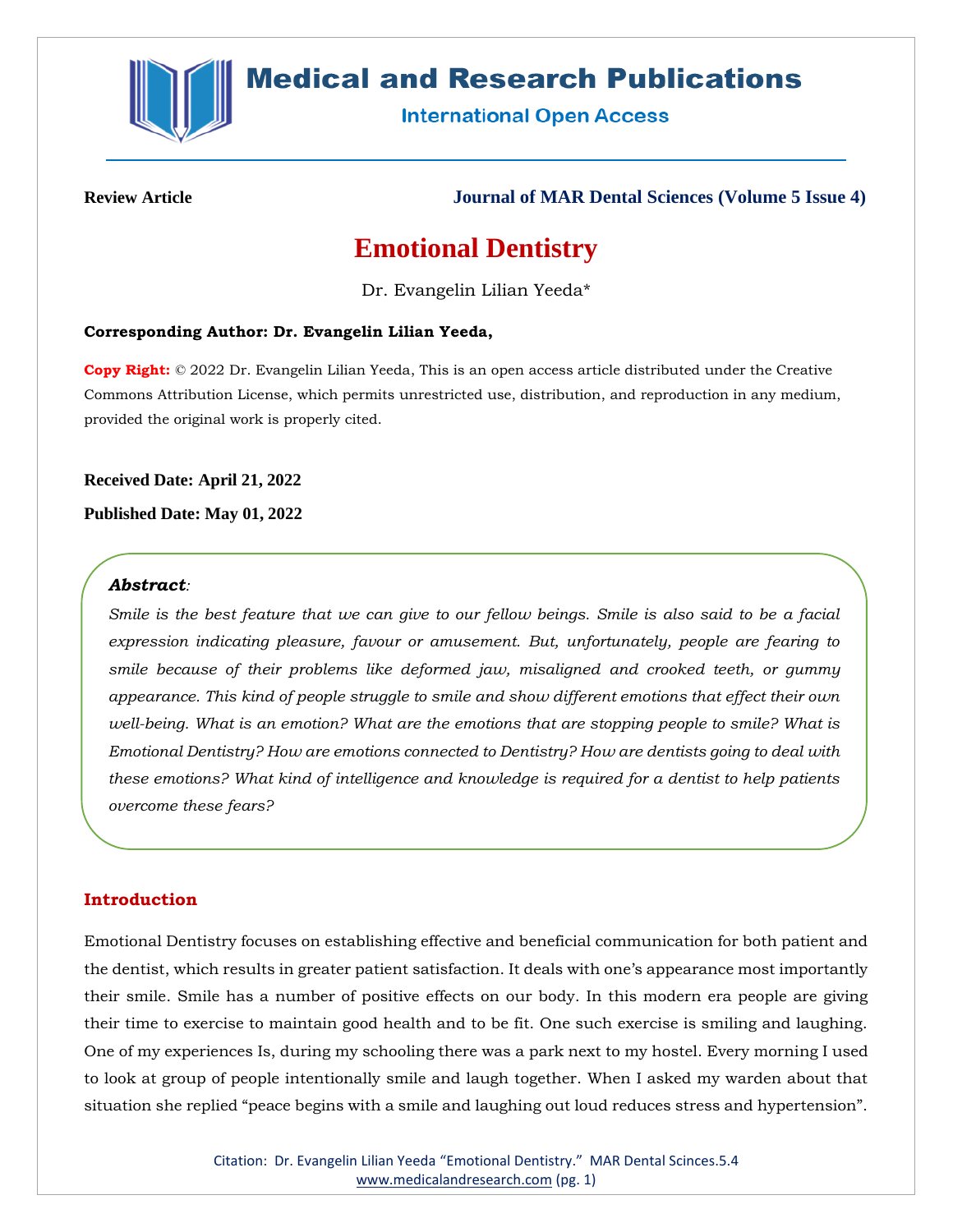Besides health benefits, smiling also has social and psychological advantages. Smile reduces stress, enhances positive emotions, helps people to overcome both personal and professional problems by building good relationships. Smile plays a crucial role in our well-being. So now,

- 1. How do you feel about your smile?
- 2. How do you feel about your appearance?
- 3. Are you shy? Embarrassed?

4. Do you hate or avoid taking pictures of yourself because of your smile? This article will help you overcome the fear regarding the appearance.

#### **What is an Emotion?**

Lexico defined it as "a strong feeling deriving from one's circumstances, mood or relationships with others. The American Psychological Association (APA) states that the type of emotion a person experiences is determined by the circumstance that triggers the emotion. It is said by the experts that Paul Ekman's theory of six basic emotions are the best.

#### **Paul Ekman's Theory**



#### **What emotions are stopping people to smile?**

Emotions such as sadness, fear, resentment, frustration, anxiety, anger, low self-esteem, negativity and most importantly depression are showing a lot of impact on individuals to stop smiling. The world health organisation (WHO) estimates that almost 265 million people around the world have depression.

#### **What is Emotional Dentistry?**

Emotions serve a wide range of purposes. They determine our outlook on life based on the events that are occurring around us. When a continuous stream of negative emotions hijacks our frontal lobes, our brain's architecture changes, leaving us in a heightened stress-response state where fear, anger, anxiety,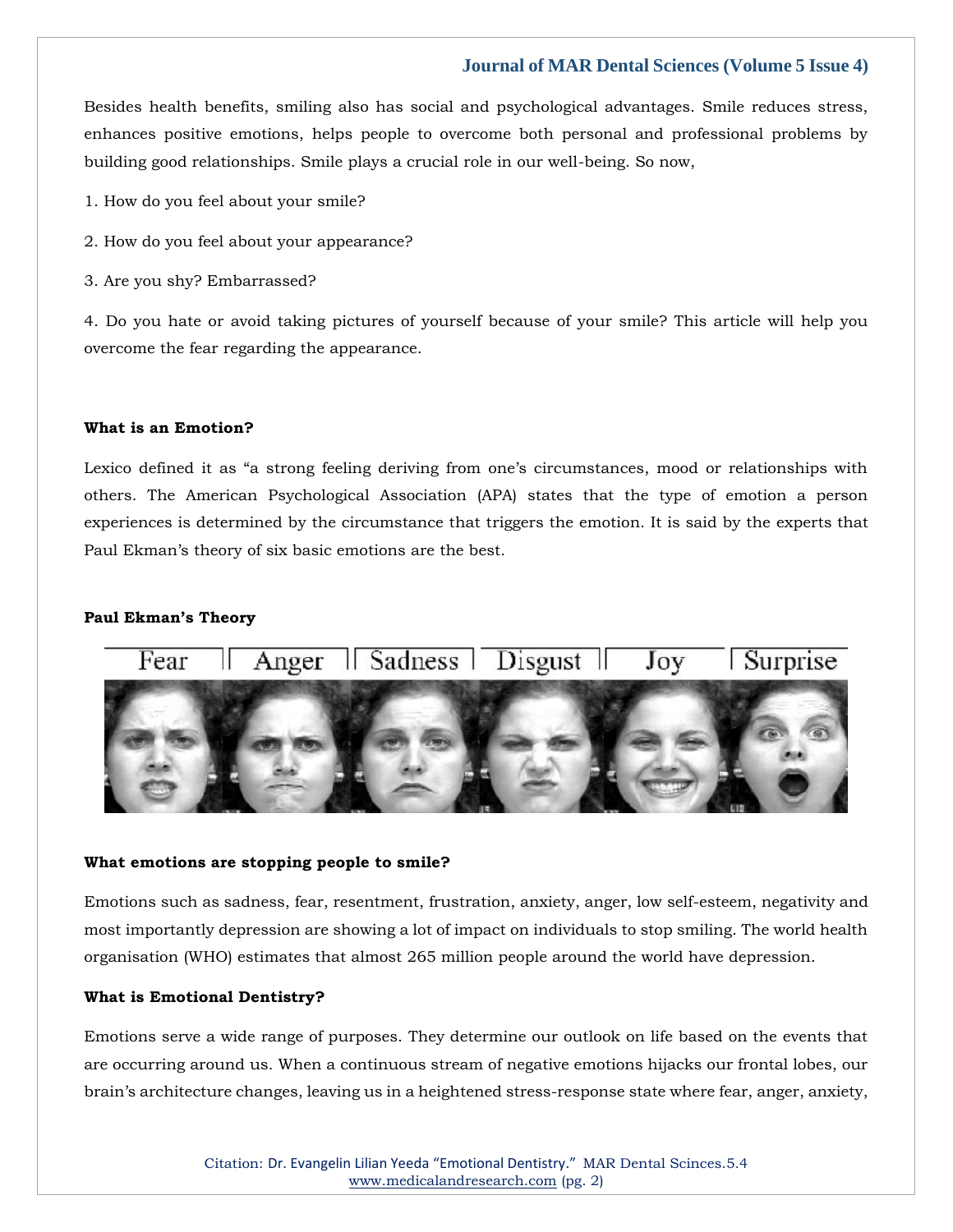frustration and sadness take over our thinking. What if these emotions get affected in childhood? Can children handle them? How hard will it be for a child to overcome such negative emotions? Will this emotions not affect their mental growth? Will it not affect their parents and family? I had an experience where one of my friends suffered from early childhood caries. She was bullied by all our classmates. She underwent the worst emotions that affected her mental well being at her early age. She was at a beautiful phase in her life where she could enjoy, grow and be happy. Instead she was depressed and embarrassed because of her teeth condition. She used to avoid taking pictures and sit in a room with the lights turned off. She is one strong example of how our teeth, smile and appearance affect an individual. It is not just her but also her parents who are concerned about that situation and faced lot of emotional trauma. I've seen many children of age 3-12 walking into my clinic along with their parents, narrating their situations about how much their child's condition is showing an impact in their daily life.





#### **How are emotions connected with dentistry?**

Dentistry today has changed a lot. It is not just restoring cavities, replacing missing teeth or extractions but, dentistry has evolved to modern dentistry where it is also deals with aesthetics and emotions. It is no secret that the right drug can cure the disease. Likewise, for most of the people, problems with aesthetics and emotions can be cured in dentistry. Emotional dentistry in other terms can also be called as aesthetic dentistry. When patient has good aesthetics it will automatically drive out their emotions such as inferiority, stress, depression. Aesthetics are one of the most impactful tools to help human beings in making them beautiful and confident. Aesthetics play a major role in creating a peaceful environment in individuals.

One such example is, a 23 year old male patient walked into my hospital with a history of road accident and lost his upper front teeth. When I examined his oral cavity I saw that he almost lost his upper front and back teeth. Only second molars are remained in the upper arch after his broken and avulsed teeth are extracted. I noticed that the patient is very much depressed that he has to be teeth less until he gets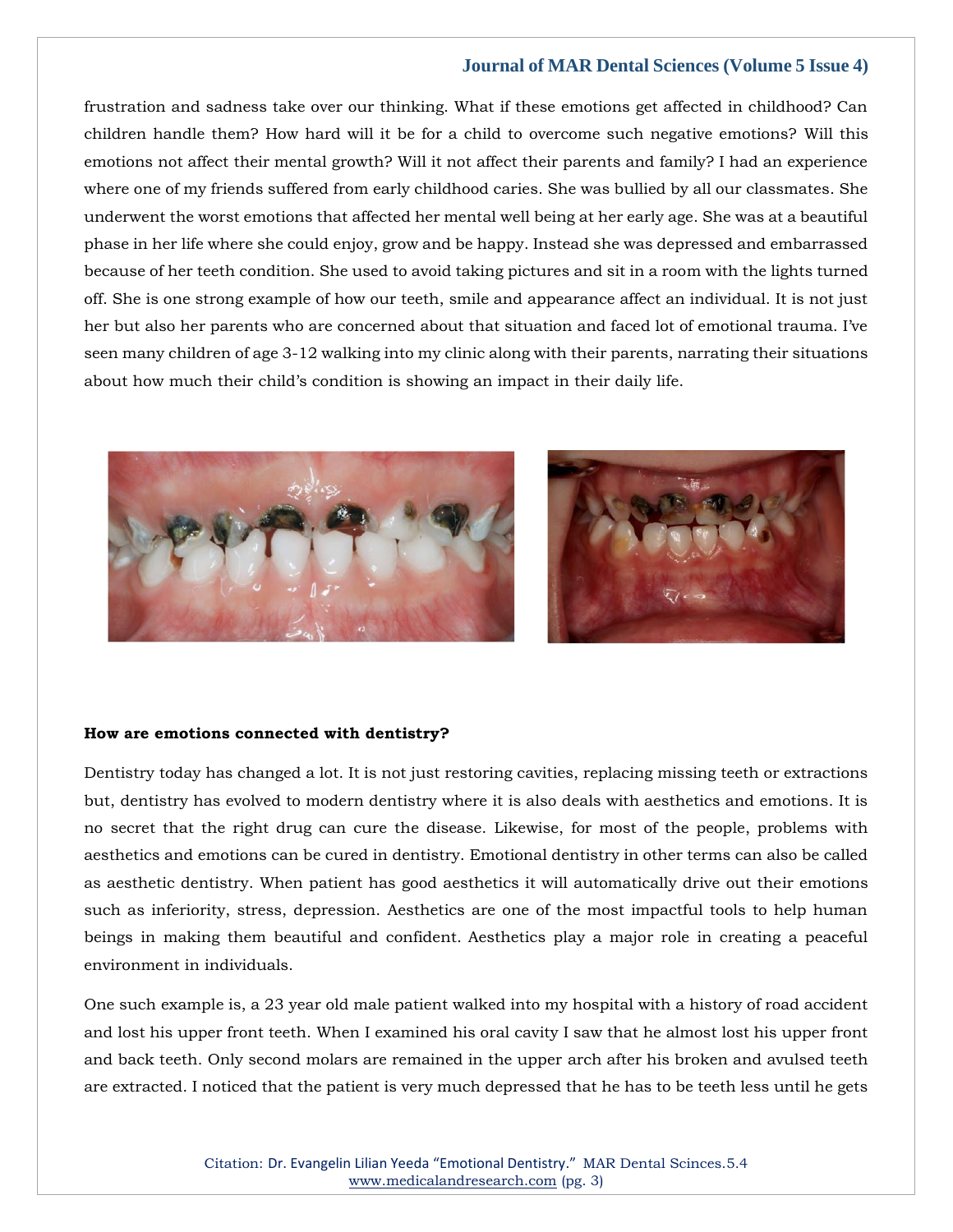his final prosthesis. So, I provided him temporary crowns which eased his mind and helped him overcome the stress, fear, inferiority and depression.







#### **How are dentists and dental students identifying patients' emotions?**

For dentists and dental students' emotional intelligence plays a crucial role. Emotional intelligence is defined as the capacity for a person to recognise and to identify the diverse needs and expectations of people and own feelings and those of others for effective management of emotions. Emotional Intelligence is described by existence of 4 dominant behavioural traits such as Self-awareness, Social-awareness, Self-management and the ability to manage relationships. Emotional intelligence is a trait of a capable and efficient doctor. A dentist should manage their professional and personal emotions along with what their patient is undergoing.

Dental education is one of the most challenging and stressful fields of study as dental students are expected to acquire diverse competencies such as academic and clinical along with the interpersonal skills. So, dental students should be taught about managing emotions both their own and also patients'.